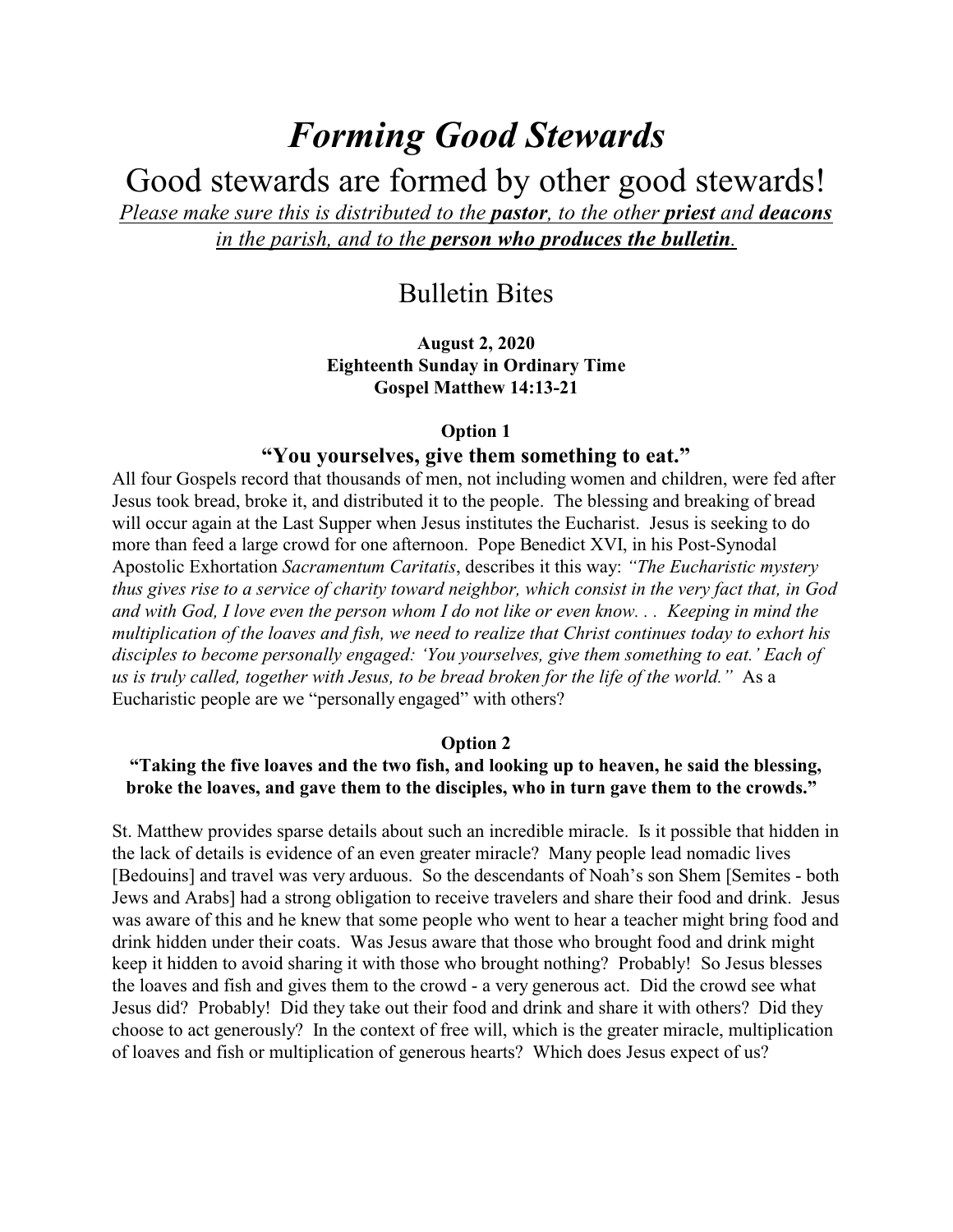# **August 9, 2020 Nineteenth Sunday In Ordinary Time Matthew 14:22-33**

#### **Option 1**

# **"Oh you of little faith, why do you doubt?"**

Today's Gospel passage about Jesus approaching the apostles walking on the water in stormy weather follows immediately after last Sunday's Gospel story about thousands of people eating their fill after Jesus takes bread, blesses it, and distributes it the people. After stepping out of the boat to go to Jesus Peter starts to sink. He pleads to Jesus who lifts him up after chastising him for his lack of faith. It is tempting to be critical of Peter for losing faith in Jesus. But Peter did get out of the boat and step onto the water in violation of all he had experienced during a lifetime of working on the water as a fisherman. That took a great act of faith. But a single act of faith in Jesus is not sufficient for a true disciple. We must constantly renew and demonstrate our faith in Jesus as the Incarnate Word of God and our faith in ourselves as children of God made in his image. As disciples we are stewards of that faith, responsible for making it grow and mature.

#### **Option 2**

#### **"Lord, if it is you, command me to come to you on the water."**

Fear, disbelief, amazement and reassurance are just some of the emotions the disciples experienced when they saw Jesus walking toward their boat on the wind tossed waters of the Sea of Galilee. It is Peter who speaks to the person on the water. Notice he says, "If it is you . . ." Obviously, he is not sure. But at least he had the courage to ask. Then he says, "command me to come to you . . ." Peter hopes it is Jesus and he may even have believed it was Jesus. He wants to go to Jesus. But he does not want to take the responsibility for stepping out of the boat in the event he is wrong. He wants Jesus to "command" him so if he fails it is Jesus' fault. Before we judge Peter and the other disciples too harshly we should reflect on our reaction when we sense Jesus is calling us, through his presence in the midst of turmoil and uncertainty, to step out of our comfort zone into a strange or risky situation. Do we have the faith, hope and courage to do so without being "commanded" by Jesus? Are we willing to be responsible for our faith?

# **August 16, 2020 Twentieth Sunday in Ordinary Time Matthew 15:21-28**

#### **Option 1**

**"Please, Lord, for even the dogs eat the scraps that fall from the table of their masters."** Terah took his son Abram and the rest of his family from Ur in Chaldea [Iraq] north to Haran [Turkey]. Then God instructed Abram to take his family south to Canaan. The descendants of Abram [Abraham] moved into Canaan and capture their land. That caused an enduring animosity between the Canaanites and the Israelites. It is in this context we must understand what appears to be a harsh reaction of Jesus to the plea of the Canaanite woman, "Have pity on me, Lord, Son of David!" Jesus does not ignore or reject the woman. His response test her faith and the faith of his disciples. Is the woman sincere in her belief or is she testing Jesus? Do his disciples truly believe he is the "Son of David"? When she persist Jesus says to her, "O woman, great is your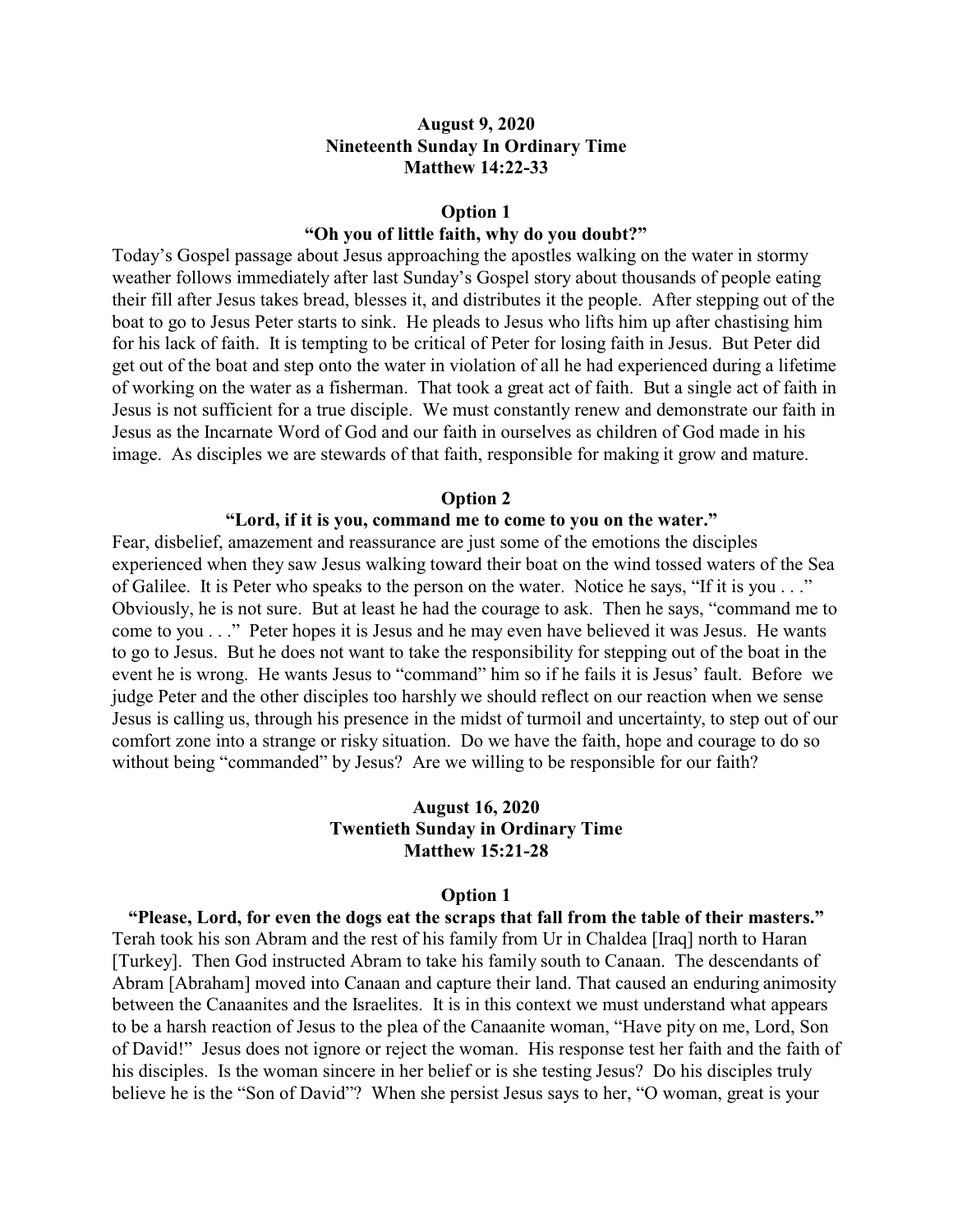faith! Let it be done for you as you wish." The life of Jesus on this earth began when another woman of great faith said, "May it be done unto me according to your word." Do we truly believe that faith can accomplish great things? Do we act like we believe?

#### **Option 2**

# **"O woman, great is your faith! Let it be done for you as you wish."**

Jesus speaks to the Canaanite (gentile) woman who approached Him for help in a way we might consider harsh, She was not be deterred by His initial rebuff. She persisted because she wanted help for her daughter. Jesus noted that He was sent to the house of Israel that failed to recognize Him as the Messiah because of unfounded expectations. He sees in a non-Israelite woman the faith that was lacking in the house of Israel. The woman had no such expectations. She had a personal encounter with Jesus; she saw what he did and believed what he said. She knew she could turn to Him and He could help her daughter. Jesus proclaims that she is a person of great faith and her wish will be fulfilled. What is the nature of our faith in Jesus, unfounded expectations that are an obstacle to true belief in Him or a personal relationship with Him as Messiah and Lord? Will Jesus tell us "Great is your faith. Let it be done for you as you wish."

# **August 23, 2020 Twenty-First Sunday in Ordinary Time Matthew 16:13-20**

#### **Option 1**

#### **"But who do you say that I am?"**

Jesus retreats with his disciples to the forested hills and refreshing streams of Caesarea Philippi (in the northern tipof Israel between Lebanon and Syria) for some private time with them to reflect on what they have seen and heard. After asking what others say about him, he ask his disciples "But who do you say that I am?" Despite religious, social and family influences that prevented others from recognizing the Messiah, Simon Peter accepts responsibility for his own faith and declares, "You are the Christ, the Son of the living God." Jesus uses the occasion to give Peter (The Rock) responsibility for preserving and passing on that faith to others. As a consequence of our baptism we each have a share in the responsibility for preserving and passing on that faith. That requires a mature and constantly growing faith. A simple test: How would we answer Jesus if he ask, "But who do you say that I am?" What would we say to other who ask, "Who is Jesus?"

#### **Option 2**

#### **"But who do you say that I am?"**

It is Peter who responds to Jesus, "You are the Christ, the Son of the living God." We tend to take Peter's response for granted. Surely, after all he had heard and seen it was obvious that Jesus was the long awaited Messiah. Before we get to much exercise jumping to conclusions, let us examine the implications of Peter's response. Peter was not just a fisherman. He was in the fishing business with his brother Andrew and Zebedee, father of James and John. Fishing was a relatively lucrative trade. Peter was a substantial member of his community. When Jesus ask "Who do people say that the Son of Man is?" other disciples waltz around the question. But when Jesus ask, "But who do you say that I am?" Peter answers with a statement of faith that